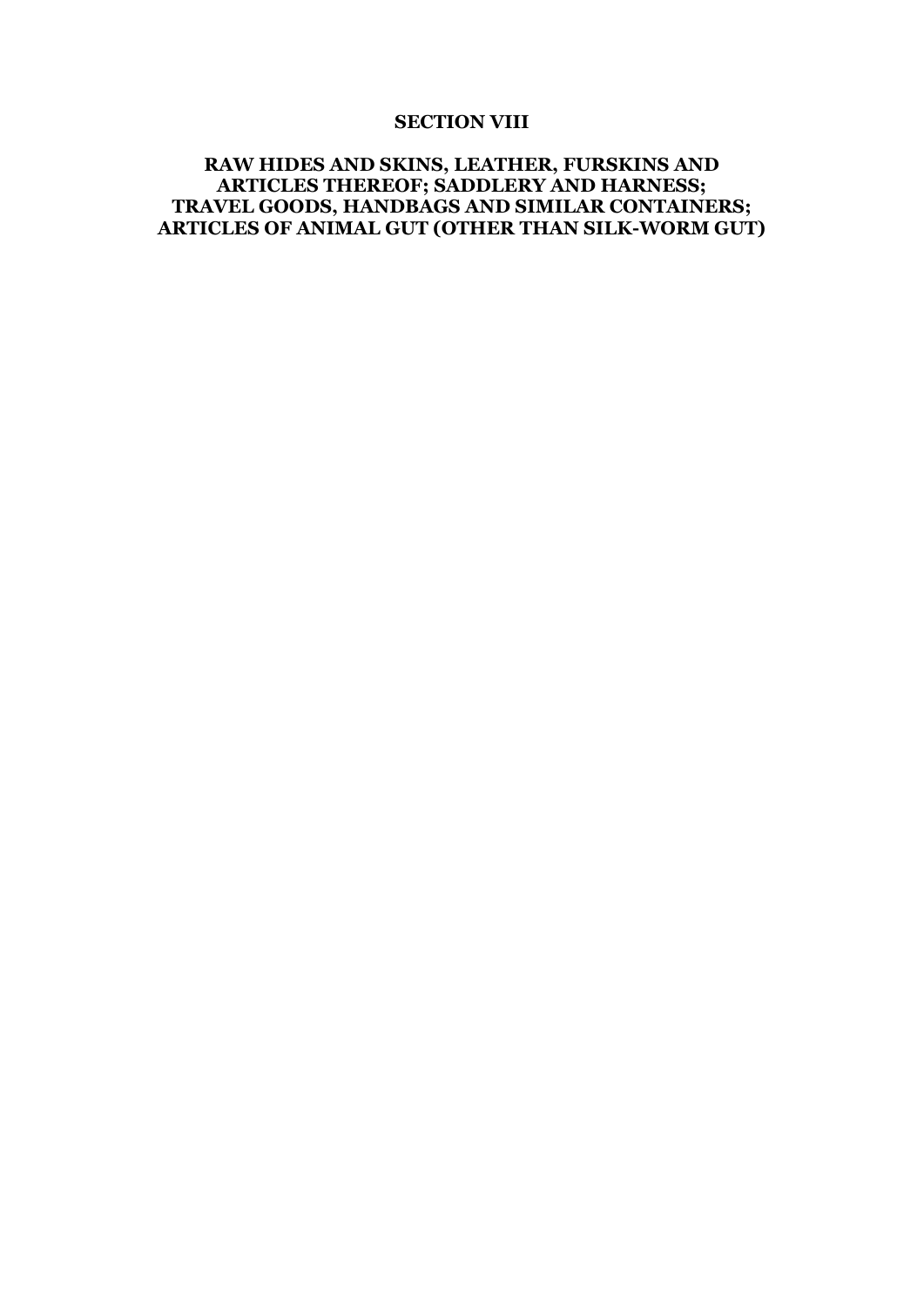## **CHAPTER 41**

# **RAW HIDES AND SKINS (OTHER THAN FURSKINS) AND LEATHER**

## **Notes.**

- 1. This Chapter does not cover:
	- (a) Parings or similar waste, of raw hides or skins (heading 05.11);
	- (b) Birdskins or parts of birdskins, with their feathers or down, of heading 05.05 or 67.01; or
	- (c) Hides or skins, with the hair or wool on, raw, tanned or dressed (Chapter 43); the following are, however, to be classified in Chapter 41, namely, raw hides and skins with the hair or wool on, of bovine animals (including buffalo), of equine animals, of sheep or lambs (except Astrakhan, Broadtail, Caracul, Persian or similar lambs, Indian, Chinese, Mongolian or Tibetan lambs), of goats or kids (except Yemen, Mongolian or Tibetan goats and kids), of swine (including peccary), of chamois, of gazelle, of camels (including dromedaries), of reindeer, of elk, of deer, of roebucks or of dogs.
- 2. (A) Headings 41.04 to 41.06 do not cover hides and skins which have

 undergone a tanning (including pre-tanning) process which is reversible (headings 41.01 to 41.03, as the case may be).

- (B) For the purposes of headings 41.04 to 41.06, the term "crust" includes hides and skins that have been retanned, coloured or fat-liquored (stuffed) prior to drying.
- 3. Throughout the Nomenclature the expression "composition leather" means only substances of the kind referred to in heading 41.15.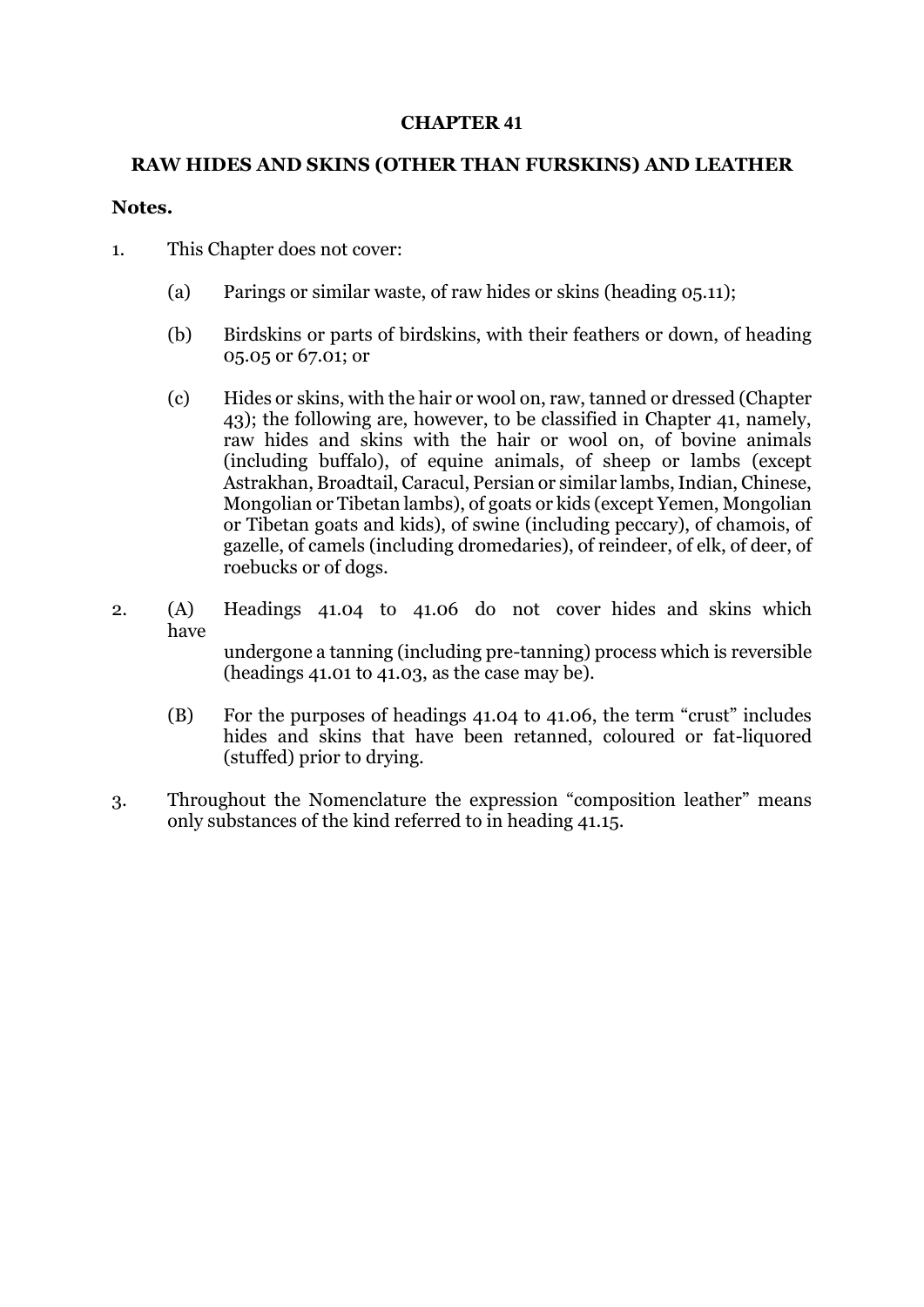| <b>HS</b>          | <b>CET</b>       | <b>DESCRIPTION OF GOODS</b>                                                                              | <b>DUTY</b><br><b>RATE</b> | <b>UNIT</b>     | <b>SITC</b><br><b>REV4</b> |
|--------------------|------------------|----------------------------------------------------------------------------------------------------------|----------------------------|-----------------|----------------------------|
| 41.01              |                  | Raw hides and skins of bovine (including buffalo),<br>or equine animals (fresh, or salted, dried, limed, |                            |                 |                            |
|                    |                  | pickled or otherwise preserved, but not tanned,                                                          |                            |                 |                            |
|                    |                  | parchment-dressed or further prepared), whether                                                          |                            |                 |                            |
|                    |                  | or not dehaired or split.                                                                                |                            |                 |                            |
| 4101.20            | $00\,$           | - Whole hides and skins, unsplit, of a weight per skin                                                   | Free                       | kg              | 211.21                     |
|                    |                  | not exceeding 8 kg when simply dried, 10 kg when                                                         |                            |                 |                            |
|                    |                  | dry-salted, or 16 kg when fresh, wet-salted or                                                           |                            |                 |                            |
|                    |                  | otherwise preserved                                                                                      |                            |                 |                            |
| 4101.50            | 00               | - Whole hides and skins, of a weight exceeding 16 kg                                                     | Free                       | kg              | 211.211                    |
| 4101.90            | 00               | - Other, including butts, bends and bellies                                                              | Free                       | kg              | 211.212                    |
| 41.02              |                  | Raw skins of sheep or lambs (fresh, or salted, dried,                                                    |                            |                 |                            |
|                    |                  | limed, pickled or otherwise preserved, but not                                                           |                            |                 |                            |
|                    |                  | tanned, parchment-dressed or further prepared),                                                          |                            |                 |                            |
|                    |                  | whether or not with wool on or split, other than<br>those excluded by Note 1 (c) to this Chapter.        |                            |                 |                            |
| 4102.10            | 00               | - With wool on                                                                                           | Free                       | kg              | 211.6                      |
|                    |                  | - Without wool on:                                                                                       |                            |                 |                            |
| 4102.21            | 00               | - - Pickled                                                                                              | Free                       | kg              | 211.71                     |
| 4102.29            | 00               | - - Other                                                                                                | Free                       | kg              | 211.79                     |
| 41.03              |                  | Other raw hides and skins (fresh, or salted, dried,                                                      |                            |                 |                            |
|                    |                  | limed, pickled or otherwise preserved, but not                                                           |                            |                 |                            |
|                    |                  | tanned, parchment-dressed or further prepared),                                                          |                            |                 |                            |
|                    |                  | whether or not dehaired or split, other than those                                                       |                            |                 |                            |
|                    |                  | excluded by Note $1$ (b) or $1$ (c) to this Chapter.                                                     |                            |                 |                            |
| 4103.20            | 00               | - Of reptiles                                                                                            | Free                       | kg              | 211.991                    |
| 4103.30            | 00               | - Of swine                                                                                               | Free                       | kg              | 211.992                    |
| 4103.90            | 00               | - Other                                                                                                  | Free                       | kg              | 211.999                    |
| 41.04              |                  | or crust hides and skins of<br><b>Tanned</b><br>bovine                                                   |                            |                 |                            |
|                    |                  | (including buffalo) or equine animals, without hair                                                      |                            |                 |                            |
|                    |                  | on, whether or not split, but not further prepared.                                                      |                            |                 |                            |
|                    |                  | - In the wet state (including wet-blue):                                                                 |                            |                 |                            |
| 4104.11<br>4104.19 | $00\,$<br>$00\,$ | - - Full grains, unsplit; grain splits<br>- - Other                                                      | Free<br>Free               | kg              | 611.418<br>611.47          |
|                    |                  | - In the dry state (crust):                                                                              |                            | kg              |                            |
| 4104.41            | 00               | - - Full grains, unsplit; grain splits                                                                   | Free                       | kg              | 611.422                    |
| 4104.49            | $00\,$           | - - Other                                                                                                | Free                       | kg              | 611.45                     |
| 41.05              |                  | Tanned or crust skins or sheep or lambs, without                                                         |                            |                 |                            |
|                    |                  | wool on, whether or not split, but not further                                                           |                            |                 |                            |
|                    |                  | prepared.                                                                                                |                            |                 |                            |
| 4105.10            | 00               | - In the wet state (including wet-blue)                                                                  | Free                       | kg              | 611.51                     |
| 4105.30            | $00\,$           | - In the dry state (crust)                                                                               | Free                       | kg              | 611.521                    |
| 41.06              |                  | Tanned or crust hides and skins of other animals,                                                        |                            |                 |                            |
|                    |                  | without wool or hair on, whether or not split, but                                                       |                            |                 |                            |
|                    |                  | not further prepared.                                                                                    |                            |                 |                            |
|                    |                  | - Of goats or kids:                                                                                      |                            |                 |                            |
| 4106.21            | 00               | - - In the wet state (including wet-blue)                                                                | Free                       | kg <sub>2</sub> | 611.613                    |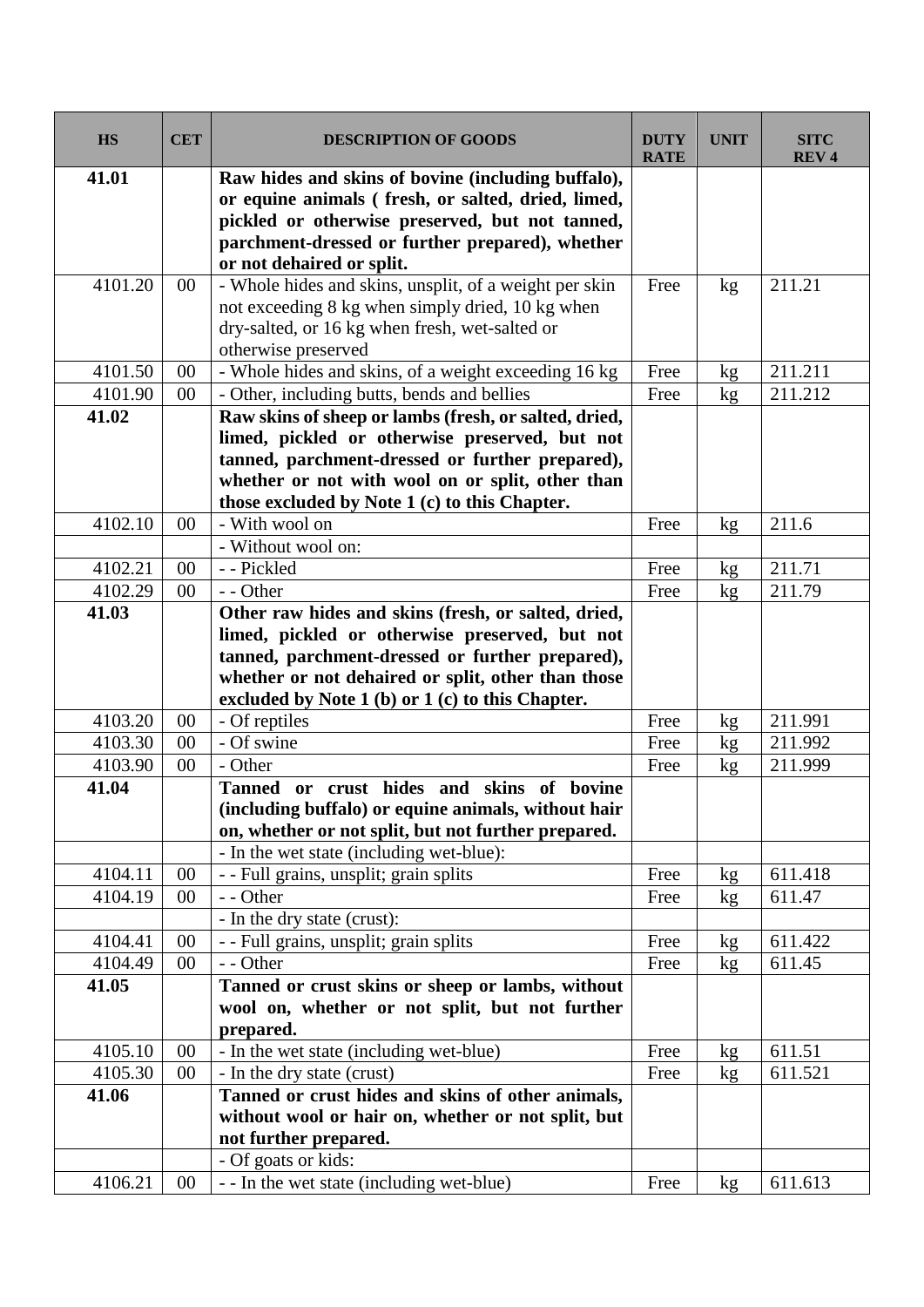| <b>HS</b> | <b>CET</b> | <b>DESCRIPTION OF GOODS</b>                                          | <b>DUTY</b><br><b>RATE</b> | <b>UNIT</b> | <b>SITC</b><br><b>REV4</b> |
|-----------|------------|----------------------------------------------------------------------|----------------------------|-------------|----------------------------|
| 4106.22   | 00         | - - In the dry state (crust)                                         | Free                       | kg          | 611.614                    |
|           |            | - Of swine:                                                          |                            |             |                            |
| 4106.31   | 00         | - - In the wet state (including wet-blue)                            | Free                       | kg          | 611.615                    |
| 4106.32   | $00\,$     | - - In the dry state (crust)                                         | Free                       | kg          | 611.63                     |
| 4106.40   | 00         | - Of reptiles                                                        | Free                       | kg          | 611.64                     |
|           |            | - Other:                                                             |                            |             |                            |
| 4106.91   | $00\,$     | - - In the wet state (including wet-blue)                            | Free                       | kg          | 611.65                     |
| 4106.92   | $00\,$     | - - In the dry state (crust)                                         | Free                       | kg          | 611.66                     |
| 41.07     |            | Leather further prepared after tanning or crusting,                  |                            |             |                            |
|           |            | including parchment-dressed leather, of bovine                       |                            |             |                            |
|           |            | (including buffalo) or equine animals, without hair                  |                            |             |                            |
|           |            | on, whether or not split, other than leather of                      |                            |             |                            |
|           |            | heading 41.14.                                                       |                            |             |                            |
|           |            | - Whole hides and skins:                                             |                            |             |                            |
| 4107.11   | 00         | - - Full grains, unsplit                                             | Free                       | kg          | 611.711                    |
| 4107.12   | 00         | - - Grain splits                                                     | Free                       | kg          | 611.72                     |
| 4107.19   | 00         | - - Other                                                            | Free                       | kg          | 611.73                     |
|           |            | - Other, including sides:                                            |                            |             |                            |
| 4107.91   | $00\,$     | - - Full grains, unsplit                                             | Free                       | kg          | 611.74                     |
| 4107.92   | 00         | - - Grain splits                                                     | Free                       | kg          | 611.75                     |
| 4107.99   | 00         | - - Other                                                            | Free                       | kg          | 611.799                    |
| [41.08]   |            | <b>Deleted</b>                                                       |                            |             |                            |
| [41.09]   |            | <b>Deleted</b>                                                       |                            |             |                            |
| [41.10]   |            | <b>Deleted</b>                                                       |                            |             |                            |
| [41.11]   |            | <b>Deleted</b>                                                       |                            |             |                            |
| 4112.00   | $\bf{00}$  | Leather further prepared after tanning or crusting,                  | Free                       | kg          | 611.31                     |
|           |            | including parchment-dressed leather, of sheep or                     |                            |             |                            |
|           |            | lamb, without wool on,<br>whether or not split,                      |                            |             |                            |
|           |            | other than leather of heading 41.14                                  |                            |             |                            |
| 41.13     |            | Leather further prepared after tanning or crusting,                  |                            |             |                            |
|           |            | including parchment-dressed leather, of other                        |                            |             |                            |
|           |            | animals, without wool or hair on, whether or not                     |                            |             |                            |
|           |            | split, other than leather of heading 41.14.                          |                            |             |                            |
| 4113.10   | 00         | - Of goats or kids                                                   | Free                       | kg          | 611.41                     |
| 4113.20   | 00         | - Of swine                                                           | Free                       | kg          | 611.42                     |
| 4113.30   | 00         | - Of reptiles                                                        | Free                       | kg          | 611.43                     |
| 4113.90   | 00         | - Other                                                              | Free                       | kg          | 611.49                     |
| 41.14     |            | Chamois (including combination chamois) leather;                     |                            |             |                            |
|           |            | patent leather and patent laminated leather;                         |                            |             |                            |
|           |            | metallised leather.                                                  |                            |             |                            |
| 4114.10   | $00\,$     | - Chamois (including combination chamois) leather                    | Free                       | kg          | 611.51                     |
| 4114.20   | $00\,$     | - Patent leather and patent laminated leather;<br>metallised leather | Free                       | kg          | 611.52                     |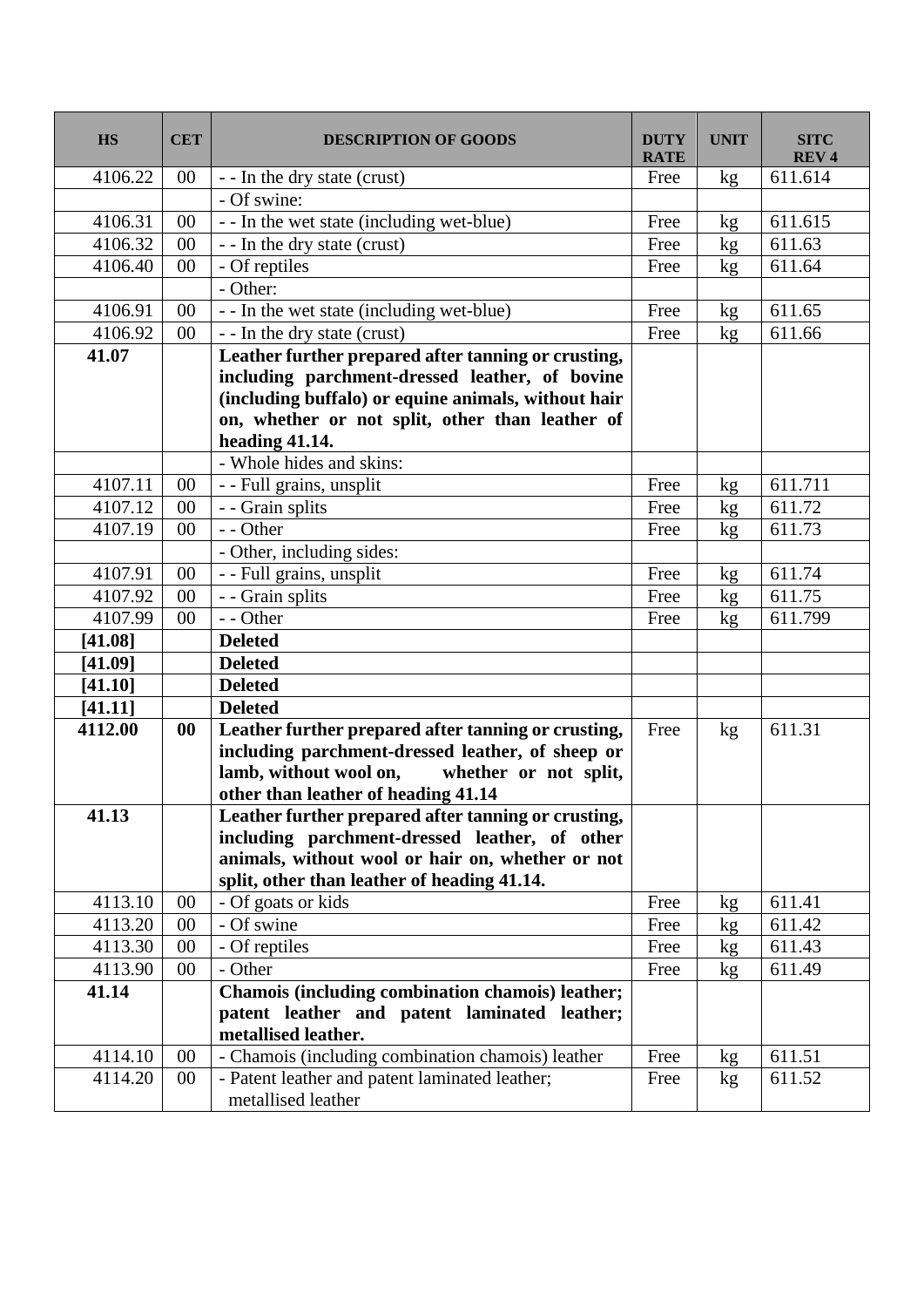| <b>HS</b> | <b>CET</b>      | <b>DESCRIPTION OF GOODS</b>                                                                                                                                                                                                                                                             | <b>DUTY</b><br><b>RATE</b> | <b>UNIT</b>     | <b>SITC</b><br><b>REV4</b> |
|-----------|-----------------|-----------------------------------------------------------------------------------------------------------------------------------------------------------------------------------------------------------------------------------------------------------------------------------------|----------------------------|-----------------|----------------------------|
| 41.15     |                 | Composition leather with a basis of leather or<br>leather fibre, in slabs, sheets or strip, whether or<br>not in rolls; parings and other waste of leather or of<br>composition leather, not suitable for<br>the<br>manufacture of leather articles; leather dust,<br>powder and flour. |                            |                 |                            |
| 4115.10   | 00 <sup>°</sup> | - Composition leather with a basis of leather or<br>leather fibre, in slabs, sheets or strip, whether or not<br>in rolls                                                                                                                                                                | Free                       | kg <sub>1</sub> | 611.53                     |
| 4115.20   | $00\,$          | - Parings and other waste of leather or of<br>composition leather, not suitable for the manufacture<br>of leather articles; leather dust, powder and flour                                                                                                                              | Free                       | kg <sub>1</sub> | 611.54                     |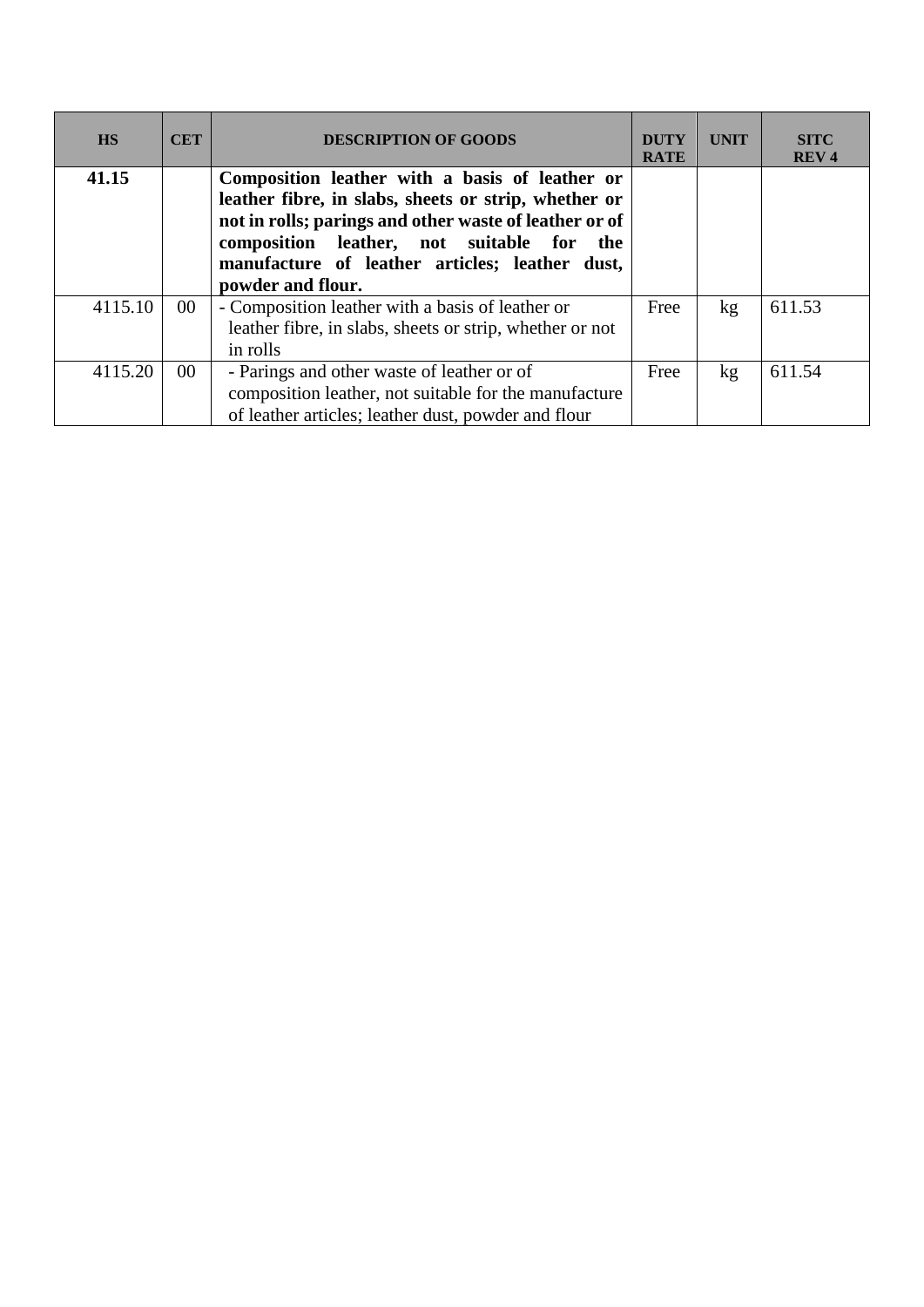### **CHAPTER 42**

## **ARTICLES OF LEATHER; SADDLERY AND HARNESS; TRAVEL GOODS, HANDBAGS AND SIMILAR CONTAINERS; ARTICLES OF ANIMAL GUT (OTHER THAN SILK-WORM GUT)**

### **Notes.**

- 1. For the purposes of this Chapter, the term "leather" includes chamois (including combination chamois) leather, patent leather, patent laminated leather and metallised leather.
- 2. This Chapter does not cover:
	- (a) Sterile surgical catgut or similar sterile suture materials (heading 30.06);
	- (b) Articles of apparel or clothing accessories (except gloves, mittens and mitts), lined with furskin or artificial fur or to which furskin or artificial fur is attached on the outside except as mere trimming (heading 43.03 or 43.04);
	- (c) Made up articles of netting (heading 56.08);
	- (d) Articles of Chapter 64;
	- (e) Headgear or parts thereof of Chapter 65;
	- (f) Whips, riding-crops or other articles of heading 66.02.;
	- (g) Cuff-links, bracelets or other imitation jewellery (heading 71.17);
	- (h) Fittings or trimmings for harness, such as stirrups, bits, horse brasses and buckles, separately presented (generally Section XV);
	- (i) Strings, skins for drums or the like, or other parts of musical instruments (heading 92.09);
	- (j) Articles of Chapter 94 (for example, furniture, lamps and lighting fittings);
	- (k) Articles of Chapter 95 (for example, toys, games, sports requisites); or
	- (l) Buttons, press-fasteners, snap-fasteners, press-studs, button moulds or other parts of these articles, button blanks, of heading 96.06.
- 3. (A) In addition to the provisions of Note 2 above, heading 42.02 does not cover: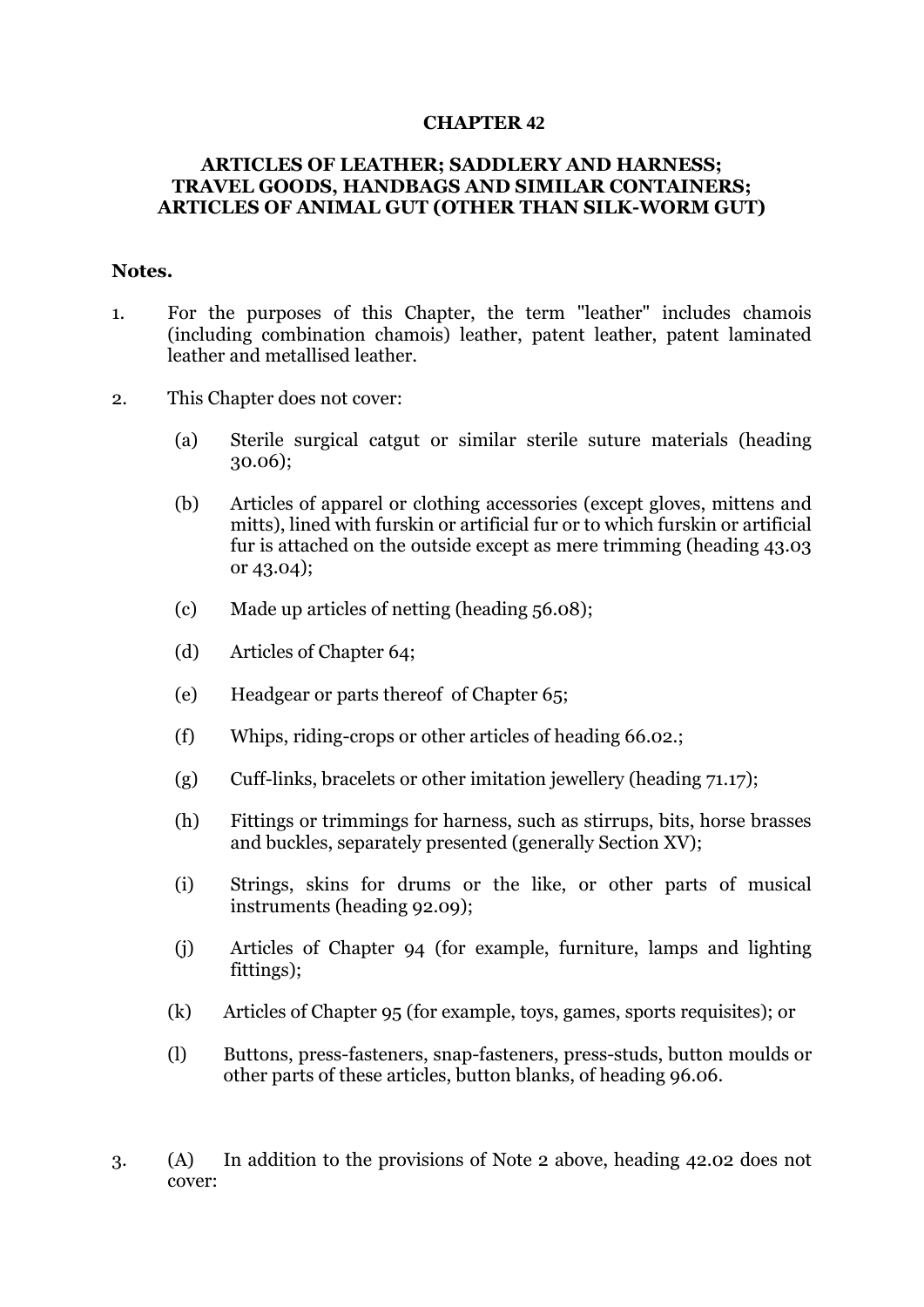- (a) Bags made of sheeting of plastics, whether or not printed, with handles, not designed for prolonged use (heading 39.23);
- (b) Articles of plaiting materials (heading 46.02).
- (B) Articles of headings 42.02 and 42.03 which have parts of precious metal or metal clad with precious metal, of natural or cultured pearls, of precious or semi-precious stones (natural, synthetic or reconstructed) remain classified in those headings even if such parts constitute more than minor fittings or minor ornamentation, provided that these parts do not give the articles their essential character. If, on the other hand, the parts give the articles their essential character, the articles are to be classified in Chapter 71.
- 4. For the purposes of heading 42.03, the expression "articles of apparel and clothing accessories" applies, *inter alia*, to gloves, mittens and mitts (including those for sport or for protection), aprons and other protective clothing, braces, belts, bandoliers and wrist straps, but excluding watch straps (heading 91.13).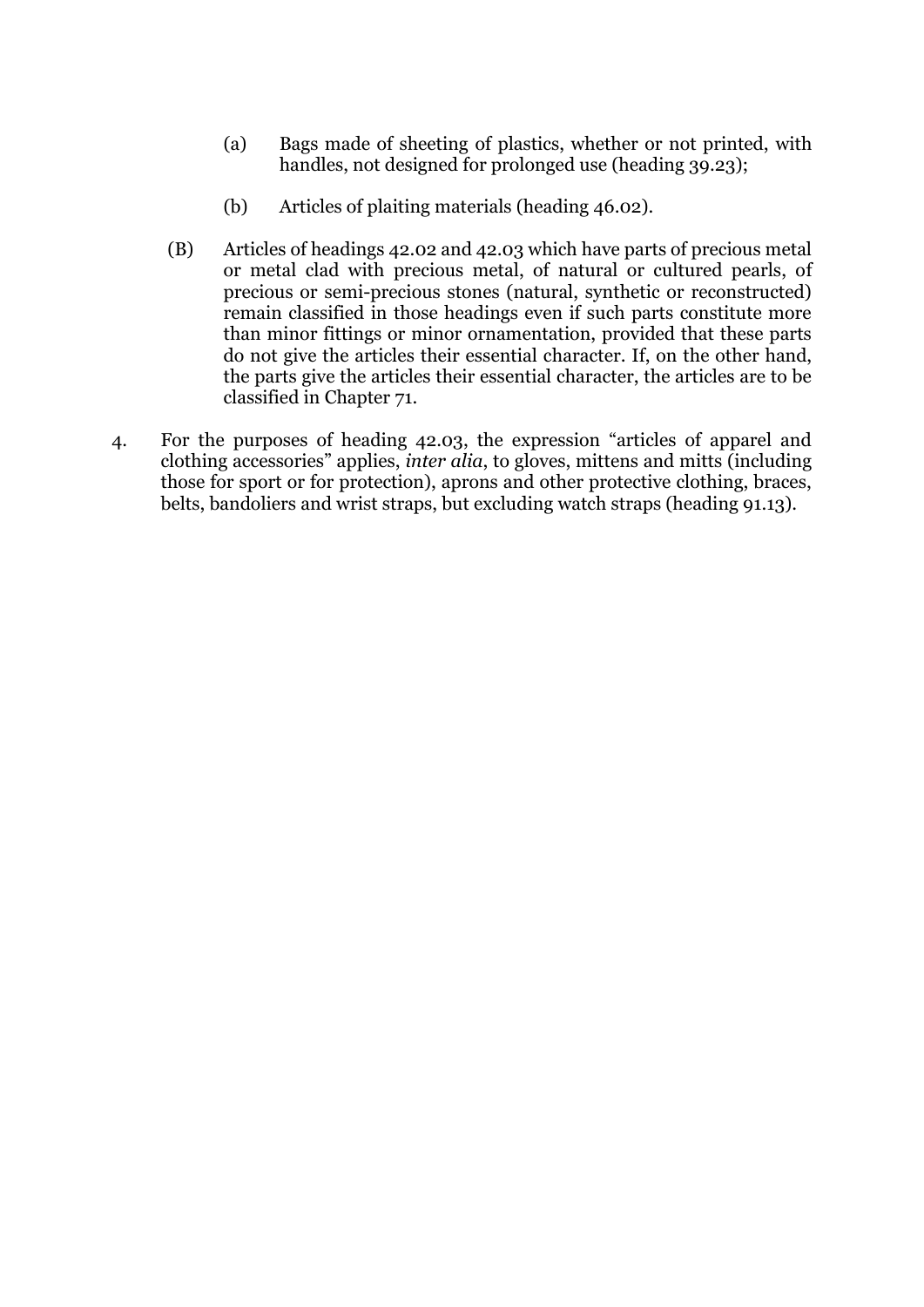| <b>HS</b> | <b>CET</b> | <b>DESCRIPTION OF GOODS</b>                                                                                                                                                                                                                                                                                                                                                                                                                                                                                                                          | <b>DUTY</b><br><b>RATE</b> | <b>UNIT</b> | <b>SITC</b><br><b>REV4</b> |
|-----------|------------|------------------------------------------------------------------------------------------------------------------------------------------------------------------------------------------------------------------------------------------------------------------------------------------------------------------------------------------------------------------------------------------------------------------------------------------------------------------------------------------------------------------------------------------------------|----------------------------|-------------|----------------------------|
| 4201.00   | 00         | Saddlery and harness for any animal (including<br>traces, leads, knee pads, muzzles, saddle cloths,<br>saddle bags, dog coats and the like), of any material.                                                                                                                                                                                                                                                                                                                                                                                        | 25%                        | kg          | 612.2                      |
| 42.02     |            | Trunks, suit-cases, vanity-cases, executive-cases,<br>satchels,<br>brief-cases, school<br>spectacle<br>cases,<br>binocular cases, camera cases, musical instrument<br>cases, gun cases, holsters and similar containers;<br>traveling-bags, insulated food or beverages bags,<br>toilet bags, rucksacks, handbags, shopping-bags,<br>wallets, purses, map-cases, cigarette-cases, tobacco-<br>pouches, tool bags, sports bags, bottle-cases,<br>jewellery boxes, powder-boxes, cutlery cases and<br>similar containers, of leather or of composition |                            |             |                            |
|           |            | leather, of sheeting of plastics, of textile materials,<br>of vulcanized fibre or of paperboard, or wholly or                                                                                                                                                                                                                                                                                                                                                                                                                                        |                            |             |                            |
|           |            | mainly covered with such materials or with paper.<br>- Trunks, suit-cases, vanity-cases, executive-cases,<br>brief-cases, school satchels and similar containers:                                                                                                                                                                                                                                                                                                                                                                                    |                            |             |                            |
| 4202.11   | $00\,$     | - - With outer surface of leather or of composition<br>leather:                                                                                                                                                                                                                                                                                                                                                                                                                                                                                      |                            |             |                            |
| 4202.11   | 10         | - - - Suit-cases and brief-cases                                                                                                                                                                                                                                                                                                                                                                                                                                                                                                                     | 25%                        | kg & No     | 831.211                    |
| 4202.11   | 90         | $--$ Other                                                                                                                                                                                                                                                                                                                                                                                                                                                                                                                                           | 25%                        | kg & No     | 831.219                    |
| 4202.12   | $00\,$     | - - With outer surface of plastics or of textile<br>materials:                                                                                                                                                                                                                                                                                                                                                                                                                                                                                       |                            |             |                            |
| 4202.12   | 10         | --- Suit-cases                                                                                                                                                                                                                                                                                                                                                                                                                                                                                                                                       | 25%                        | kg & No     | 831.221                    |
| 4202.12   | 20         | --- Brief-cases                                                                                                                                                                                                                                                                                                                                                                                                                                                                                                                                      | 25%                        | kg & No     | 831.222                    |
| 4202.12   | 90         | $--$ Other                                                                                                                                                                                                                                                                                                                                                                                                                                                                                                                                           | 25%                        | kg & No     | 831.229                    |
| 4202.19   | 00         | - - Other                                                                                                                                                                                                                                                                                                                                                                                                                                                                                                                                            | 25%                        | kg & No     | 831.29                     |
|           |            | - Handbags, whether or not with shoulder strap,<br>including those without handle:                                                                                                                                                                                                                                                                                                                                                                                                                                                                   |                            |             |                            |
| 4202.21   | $00\,$     | - With outer surface of leather or of composition<br>leather:                                                                                                                                                                                                                                                                                                                                                                                                                                                                                        | 25%                        | kg & No     | 831.11                     |
| 4202.22   | $00\,$     | - - With outer surface of sheeting of plastics or of<br>textile materials:                                                                                                                                                                                                                                                                                                                                                                                                                                                                           | 25%                        | kg & No     | 831.12                     |
| 4202.29   | $00\,$     | - - Other                                                                                                                                                                                                                                                                                                                                                                                                                                                                                                                                            | 25%                        | kg & No     | 831.19                     |
|           |            | - Articles of a kind normally carried in the pocket or<br>in the handbag:                                                                                                                                                                                                                                                                                                                                                                                                                                                                            |                            |             |                            |
| 4202.31   | $00\,$     | - - With outer surface of leather or of composition<br>leather:                                                                                                                                                                                                                                                                                                                                                                                                                                                                                      |                            |             |                            |
| 4202.31   | 10         | --- Purses, spectacle cases and wallets                                                                                                                                                                                                                                                                                                                                                                                                                                                                                                              | 25%                        | kg & No     | 831.911                    |
| 4202.31   | 90         | $--$ Other                                                                                                                                                                                                                                                                                                                                                                                                                                                                                                                                           | 25%                        | kg & No     | 831.912                    |
| 4202.32   | $00\,$     | - - With outer surface of sheeting of plastics or of<br>textile materials:                                                                                                                                                                                                                                                                                                                                                                                                                                                                           |                            |             |                            |
| 4202.32   | 10         | --- Purses, spectacle cases and wallets                                                                                                                                                                                                                                                                                                                                                                                                                                                                                                              | 25%                        | kg & No     | 831.913                    |
| 4202.32   | 90         | $--$ Other                                                                                                                                                                                                                                                                                                                                                                                                                                                                                                                                           | 25%                        | kg & No     | 831.914                    |
| 4202.39   | 00         | - - Other                                                                                                                                                                                                                                                                                                                                                                                                                                                                                                                                            | 25%                        | kg & No     | 831.919                    |
| 4202.90   | 00         | - Other:                                                                                                                                                                                                                                                                                                                                                                                                                                                                                                                                             |                            |             |                            |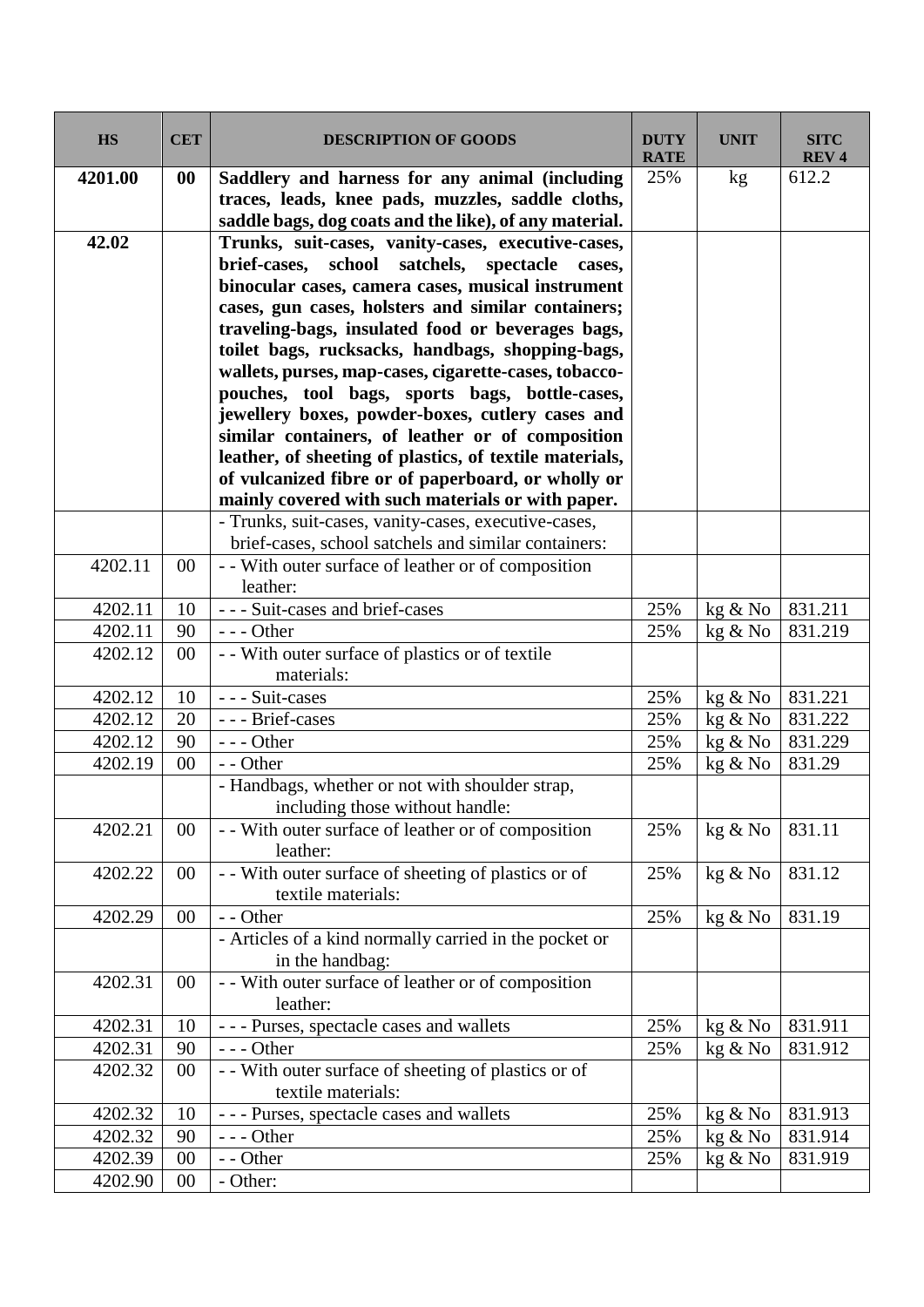| <b>HS</b> | <b>CET</b> | <b>DESCRIPTION OF GOODS</b>                             | <b>DUTY</b><br><b>RATE</b> | <b>UNIT</b>     | <b>SITC</b><br><b>REV4</b> |
|-----------|------------|---------------------------------------------------------|----------------------------|-----------------|----------------------------|
| 4202.91   | $00\,$     | - With outer surface of leather or of composition       |                            |                 |                            |
|           |            | leather:                                                |                            |                 |                            |
| 4202.91   | 10         | --- Travelling bags and tote bags                       | 25%                        | kg & No         | 831.9911                   |
| 4202.91   | 90         | $--$ Other                                              | 25%                        | kg & No         | 831.9919                   |
| 4202.92   | $00\,$     | - - With outer surface of sheeting of plastics or of    |                            |                 |                            |
|           |            | textile materials:                                      |                            |                 |                            |
| 4202.92   | 10         | --- Travelling bags and tote bags                       | 25%                        | kg & No         | 831.9921                   |
| 4202.92   | 90         | $--$ Other                                              | 25%                        | kg & No         | 831.9929                   |
| 4202.99   | $00\,$     | - - Other                                               | 25%                        | kg & No         | 831.999                    |
| 42.03     |            | Articles of apparel and clothing accessories, of        |                            |                 |                            |
|           |            | leather or of composition leather.                      |                            |                 |                            |
| 4203.10   | 00         | - Articles of apparel                                   | 25%                        | kg              | 848.11                     |
|           |            | - Gloves, mittens and mitts:                            |                            |                 |                            |
| 4203.21   | $00\,$     | - - Specially designed for use in sports                | 20%                        | kg & 2 u        | 894.77                     |
| 4203.29   | 00         | - - Other:                                              |                            |                 |                            |
| 4203.29   | 10         | - - - Industrial gloves                                 | 10%                        | kg & 2 u        | 848.121                    |
| 4203.29   | 90         | $--$ Other                                              | 25%                        | kg & 2 u        | 848.129                    |
| 4203.30   | $00\,$     | - Belts and bandoliers                                  | 25%                        | kg              | 848.13                     |
| 4203.40   | $00\,$     | - Other clothing accessories                            | 25%                        | kg <sub>2</sub> | 848.19                     |
| [42.04]   |            | <b>Deleted</b>                                          |                            |                 |                            |
| 42.05     |            | Other articles of leather or of composition leather.    |                            |                 |                            |
| 4205.00   | 10         | --- Articles of leather or of composition leather, of a | 5%                         | kg              | 612.1                      |
|           |            | kind used in machinery or mechanical                    |                            |                 |                            |
|           |            | appliances or for other technical uses                  |                            |                 |                            |
| 4205.00   | 90         | $--$ Other                                              | 25%                        | kg              | 612.9                      |
| 4206.00   | 00         | Articles of gut (other than silk-worm gut), of          | 5%                         | kg              | 899.91                     |
|           |            | goldbeater's skin, of bladders or of tendons.           |                            |                 |                            |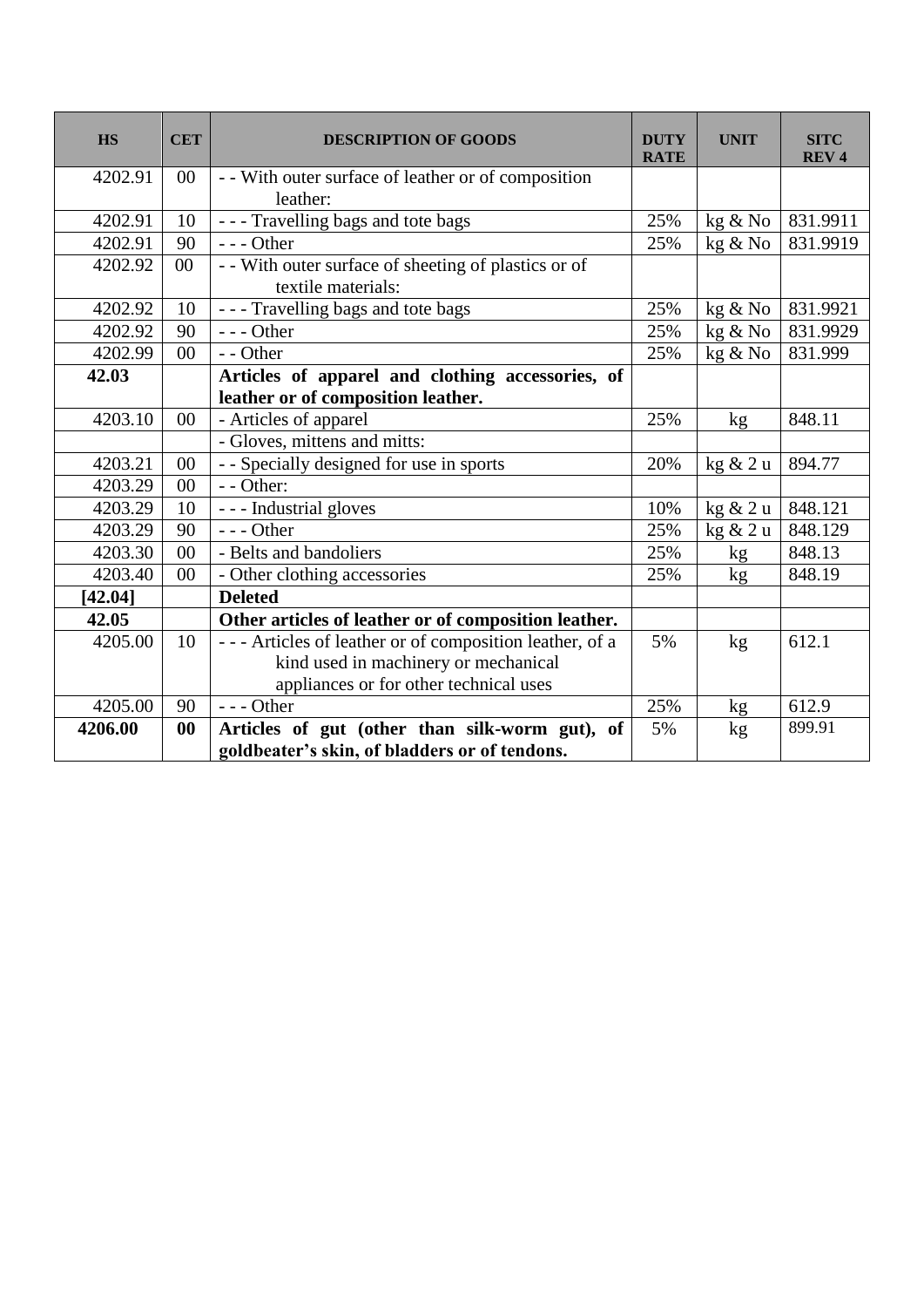# **CHAPTER 43**

## **FURSKINS AND ARTIFICIAL FUR; MANUFACTURES THEREOF**

#### **Notes.**

- 1. Throughout the Nomenclature references to "furskins", other than to raw furskins of heading 43.01, apply to hides or skins of all animals which have been tanned or dressed with the hair or wool on.
- 2. This Chapter does not cover:
	- (a) Birdskins or parts of birdskins, with their feathers or down (heading 05.05 or 67.01);
	- (b) Raw hides or skins, with the hair or wool on, of Chapter 41 (see Note 1 (c) to that Chapter);
	- (c) Gloves, mittens and mitts consisting of leather and furskin or of leather and artificial fur (heading 42.03);
	- (d) Articles of Chapter 64;
	- (e) Headgear or parts thereof of Chapter 65; or
	- (f) Articles of Chapter 95 (for example, toys, games, sports requisites).
- 3. Heading 43.03 includes furskins and parts thereof, assembled with the addition of other materials, and furskins and parts thereof, sewn together in the form of garments or parts or accessories of garments or in the form of other articles.
- 4. Articles of apparel and clothing accessories (except those excluded by Note 2) lined with furskin or artificial fur or to which furskin or artificial fur is attached on the outside except as mere trimming are to be classified in heading 43.03 or 43.04 as the case may be.
- 5. Throughout the Nomenclature the expression "artificial fur" means any imitation of furskin consisting of wool, hair or other fibres gummed or sewn on to leather, woven fabric or other materials, but does not include imitation furksins obtained by weaving or knitting (generally, heading 58.01 or 60.01).